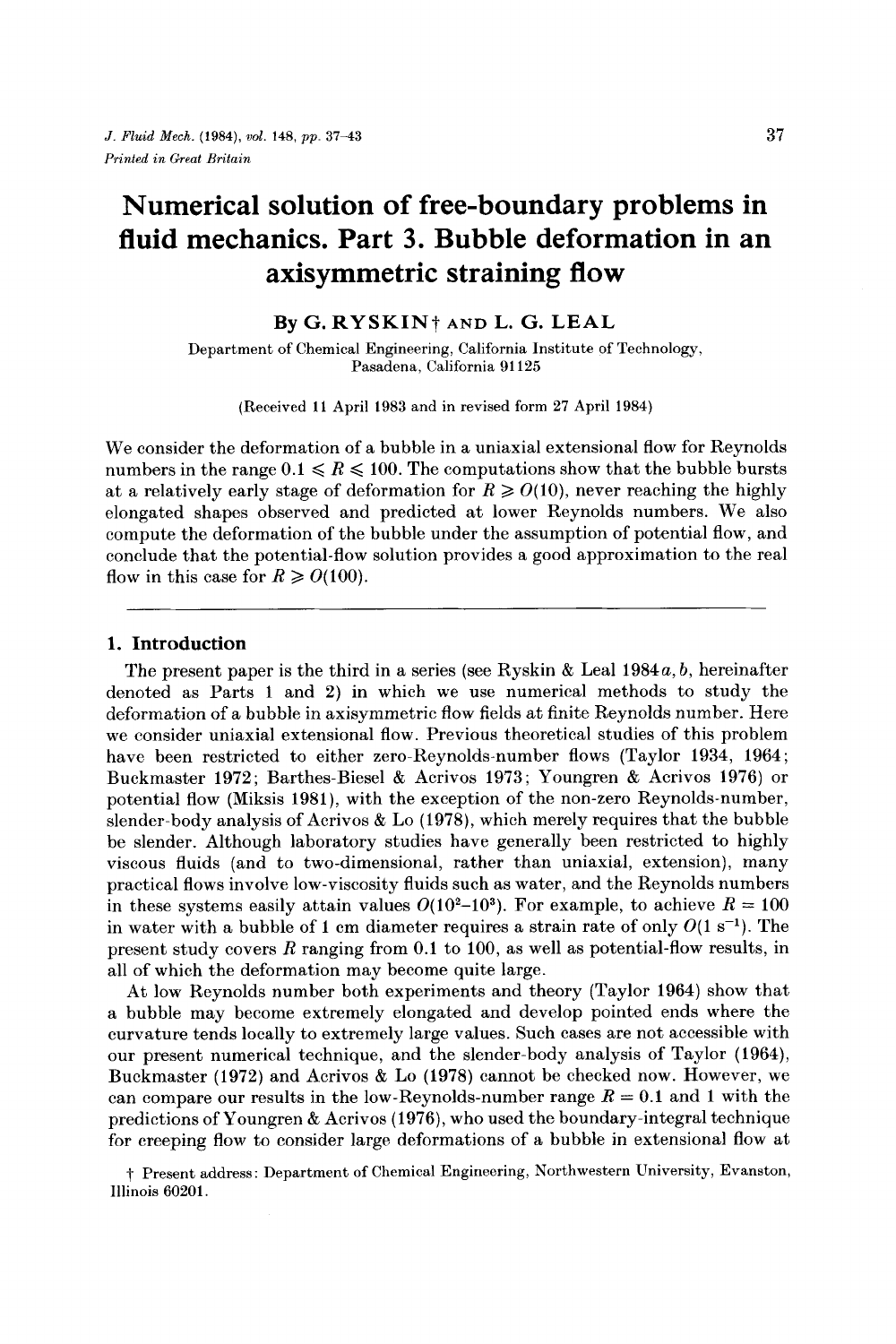zero Reynolds number. We can also compare our results in the potential-flow limit  $(R \rightarrow \infty)$  with the solution of Miksis (1981).

Our results for intermediate Reynolds numbers  $R = 10$  and 100 appear to us to be of greater interest. These results indicate that the presence of inertia leads to breakup of a bubble at a quite early stage of deformation.

#### **2. Statement of the problem**

We consider an incompressible gas bubble of volume  $\frac{4}{3}\pi a^3$  subjected to a steady uniaxial extensional flow of a fluid with constant density  $\rho$  and constant viscosity  $\mu$ . The density and viscosity of the gas inside the bubble are assumed to be negligible in comparison with those of the liquid. Furthermore, the surface of the bubble is assumed to be characterized completely by a uniform surface tension  $\gamma$ . Finally, we neglect all effects of gravity including the hydrostatic pressure variation in the fluid. The latter condition has been adopted in all previous studies of the problem, and is necessary in order that the shape be axisymmetric and exhibit fore-aft symmetry. If the x-axis of cylindrical coordinates  $(x, \sigma, \phi)$  is directed along the axis of

symmetry, the (dimensional) velocity field far from the bubble is given by  

$$
\mathbf{u} = \mathbf{E} \cdot \mathbf{r}, \quad \mathbf{E} = E \begin{pmatrix} 1 & 0 & 0 \\ 0 & -\frac{1}{2} & 0 \\ 0 & 0 & -\frac{1}{2} \end{pmatrix}, \quad E > 0,
$$

where *E* is the principal strain rate. We use the equivalent radius *a* of the bubble as a characteristic lengthscale and the product *Ea* as a characteristic velocity scale. The numerical solution is computed on a boundary-fitted curvilinear orthogonal coordinate system  $(\xi, \eta, \phi)$  obtained by the technique of orthogonal mapping using the algorithm described in Part 1. All necessary equations and boundary conditions were also given in Part **I,** with the exception of the expression for the pressure at the bubble surface. In the present work, the latter was calculated using equation **(3)**  of Part *2,* but with the hydrostatic pressure contribution set equal to zero. As in the case of Part 2, all results reported here were obtained on a  $40 \times 40$  grid in the  $(\xi, \eta)$ -coordinates. The relevant dimensionless parameters are the Reynolds number  $R \equiv 2\rho (Ea) a/\mu$  based on the equivalent diameter 2*a* of the bubble, and the Weber number  $W = 2\rho (Ea)^2 a/\gamma$ .

## **3. Numerical results and discussion**

We have done computations for  $R = 0.1$ , 1, 10, 100 and  $\infty$  (potential flow), gradually increasing  $W$  in each case until a value was reached beyond which a solution could not be obtained. At low Reynolds numbers  $(R = 0.1$  and 1) the tips of the bubble become increasingly pointed with increase of *W,* and the limit on *W* that we could achieve is a consequence of our inability to resolve these regions with a  $40 \times 40$  grid in the  $(\xi, \eta)$ -plane. At the higher Reynolds numbers, on the other hand, we believe that our inability to obtain steady solutions beyond a certain *W* is a result of the fact that steady axisymmetric solutions do not exist for larger values of *W,* i.e. for  $W > W_c(R)$ , where  $W_c(R)$  denotes a 'critical' value for breakup. We shall discuss both cases in detail in the remainder of this section. The computed bubble shapes are shown in figure **1.** 

At low Reynolds numbers there is a trend, also predicted by the creeping-flow theory and observed in experiments (see Acrivos & Lo **1978,** and references therein) for a bubble to elongate monotonically with increase in the capillary number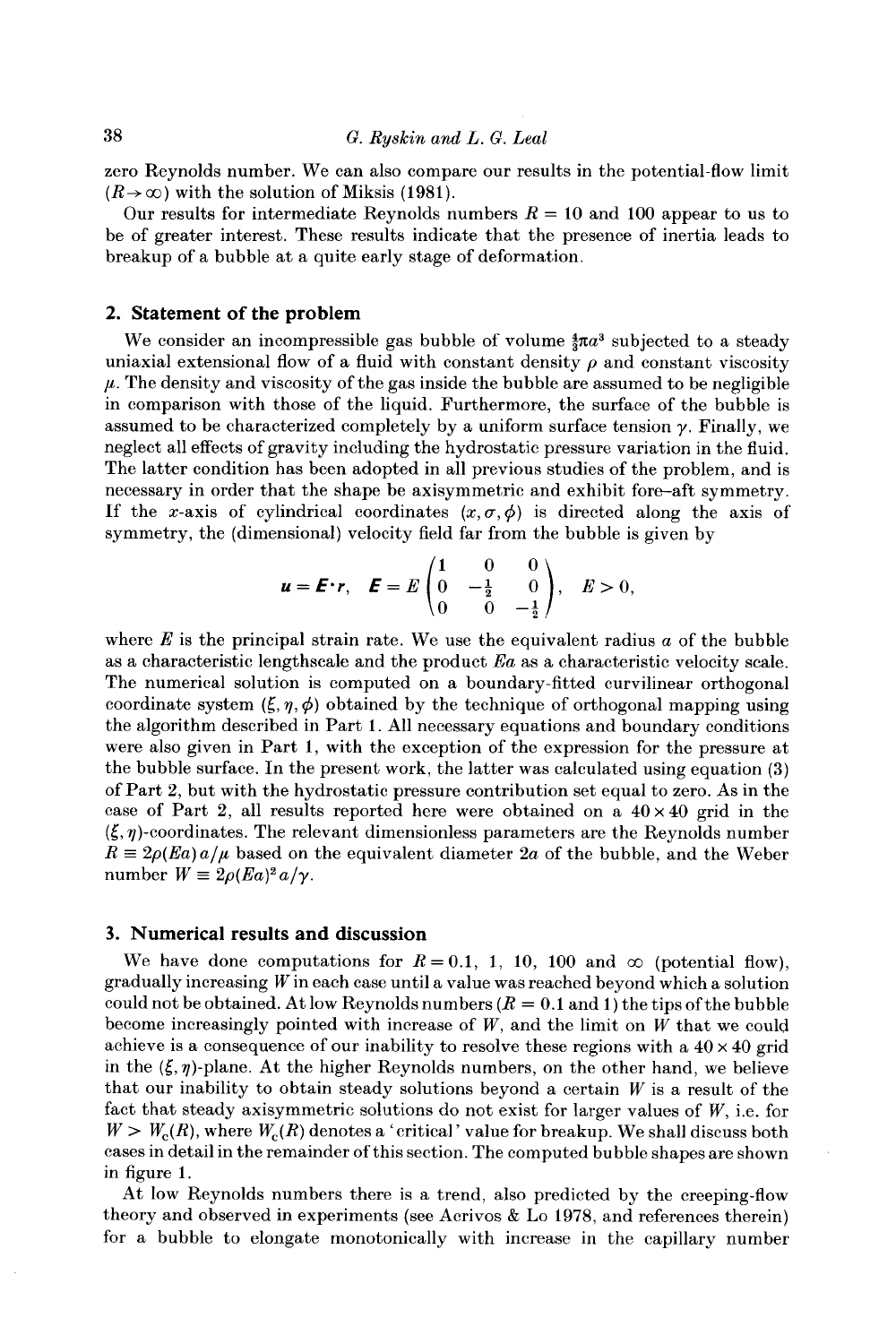

**FIGURE 1.Shapes of a bubble in uniaxial extensional** flow **as a function of Reynolds**  and Weber numbers;  $R = \infty$  corresponds to the potential-flow solution.

 $\mu E a/\gamma = W/R$ . In the process of elongation, the curvature of the surface becomes very large at the tips **of** the bubble. The largest values of **W** shown in figure **1** for  $R = 0.1$  and 1 represent the limit of our ability to resolve this region of high curvature with the  $(\xi, \eta)$ -coordinate system that was used and a  $40 \times 40$  grid, given the necessity for reasonable rates of convergence. There is no reason to believe that steady axisymmetric solutions could not have been achieved at larger Weber numbers if more grid points were used, or possibly the  $(\xi, \eta)$ -coordinates redefined to concentrate a greater proportion of coordinate lines in the vicinity of the bubble tips. It is noteworthy that the slender-body theory at  $R = 0$  due to Taylor (1964), Buckmaster **(1972)** and Acrivos & Lo **(1978)** predicts no breakup, while the low-Reynolds-number analysis of Acrivos & Lo **(1978)** predicts breakup at higher *W* than was achieved here. To demonstrate this latter point it is necessary to convert the breakup criterion of Acrivos & Lo **(1978)** from its original form

$$
\frac{\mu E a}{\gamma} \left(\frac{\rho a \gamma}{\mu^2}\right)^{\frac{1}{3}} = 0.284
$$

in terms of the capillary number  $\mu E a/\gamma$  to one that is explicit in Weber number: either

$$
W_c = 0.247 R^3
$$

$$
W_{\rm c}=0.162\alpha^{\frac{3}{5}},\quad \alpha\equiv\frac{\rho a\gamma}{\mu^2}.
$$

or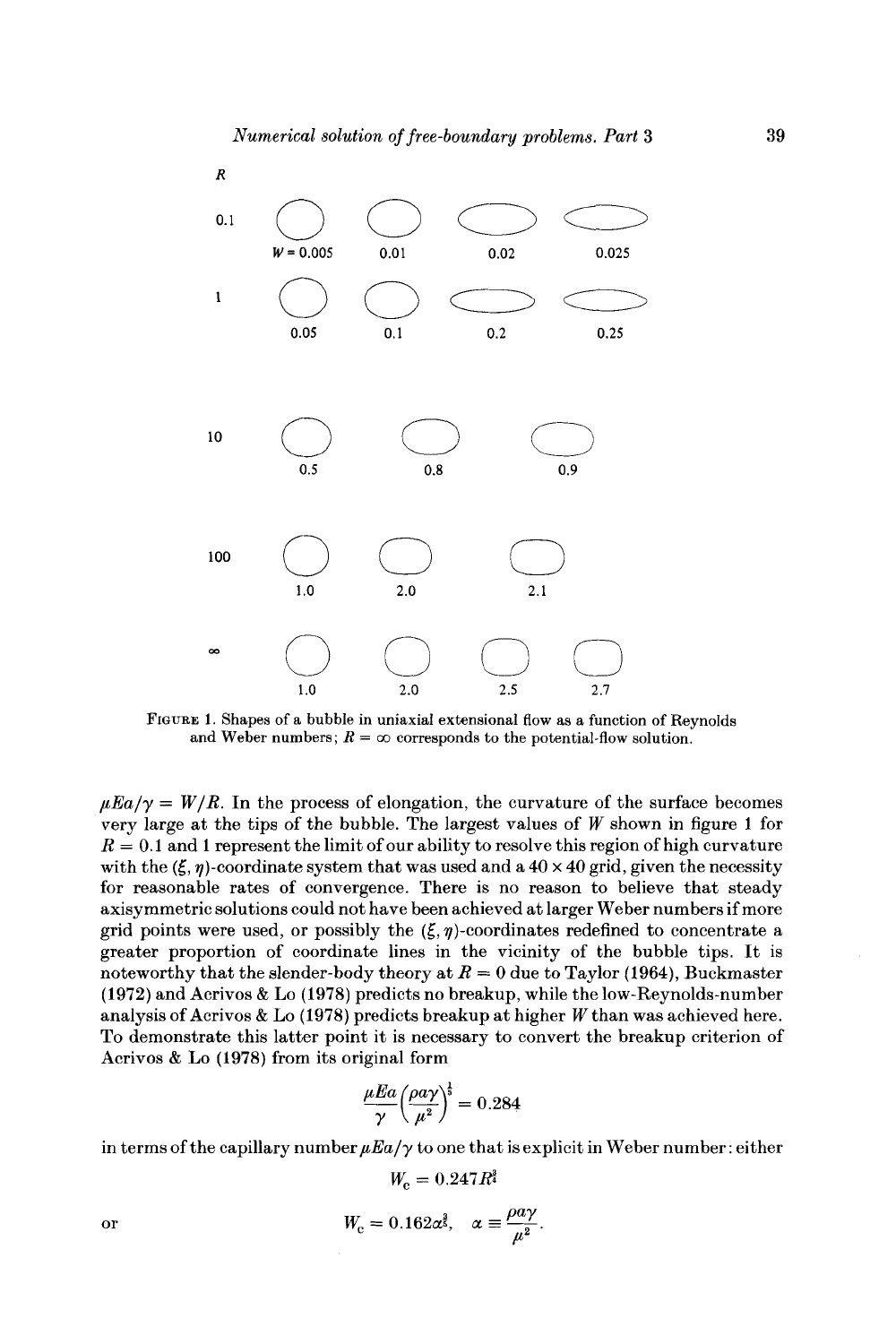

**FIGURE 2. Comparison of the present results for**  $R = 0.1$  **(points) with the results of Youngren &** Acrivos (1976) for  $R = 0$  (solid line, plotted in terms of the deformation parameter  $D \equiv (l-b)/(l+b)$ as a function of the capillary number  $\mu E a/\gamma$ . Here l and b are respectively the half-lengths of the major and minor axes of the bubble profile.

The latter is slightly preferable, because it gives a specific prediction for the critical W in terms solely of material (rather than dynamic) parameters. For  $R = 0.1$ , where Acrivos & Lo's theory may be expected to apply,  $W_c$  is predicted to be 0.044, which is considerably in excess of the value  $0.025$  that was reached numerically. At  $R = 1$ the Acrivos-Lo criterion gives  $W_c = 0.247$ , but the apparent agreement with the largest value **0.25** achieved numerically is almost certainly fortuitous since the analytic result is expected to hold only for  $Re \leq 1.$ 

Our steady-state solutions for  $R = 0.1$  are in good agreement with the creeping-flow solutions of Youngren & Acrivos **(1976),** which were obtained using the boundaryintegral technique. A comparison of the solutions in terms of  $D \equiv (l-b)/(l+b)$ , where *I* is the bubble half-length and *b* its radius at the midsection, versus  $\mu \to \mu / \gamma$  is shown in figure **2.** It can be seen that our solution predicts a slightly higher deformation for  $R = 0.1$  than Youngren & Acrivos' solution for  $R = 0$ . The difference is presumably due to the weak effect of inertia. The slender-body analysis of Acrivos & Lo also shows slightly increased deformation upon the inclusion of inertia. Our results for  $R = 1$ show the same general 'low-Reynolds-number pattern ' of deformation, with the bubble becoming strongly elongated prior to breakup. The degree of deformation for any  $\mu Ea/\gamma$  is increased relative to the solutions for  $R = 0$  and 0.1.

A qualitative change in the nature of the deformation takes place at some Reynolds number between 1 and 10. At  $R = 10$  and 100 the bubble does not become elongated. As can be seen from figure **1,** the bubble first assumes the shape of an oval, but with

t The reformulation of Acrivos & Lo's criterion for bubble breakup in terms of *W* would appear to be more natural than the original form in terms of capillary number because bubble breakup is solely inertial in origin, unlike bubble elongation, which depends (for *R* < *O(1))* on the balance between surface-tension and viscous forces, and is therefore determined by the capillary number. The only surprising fact **is** that *We* does not appear as a constant, as would be expected, but rather as a function of *a.* However, this is because *W* is based on the equivalent diameter *2u* of the undeformed bubble, which does not represent a true characteristic lengthscale of the problem when the bubble is strongly elongated. A more appropriate definition of Weber number in this case is  $W^* = 2\rho(El)^2/(\gamma/b)$ , where the characteristic velocity *El* is proportional to the bubble half-length *1,* and the capillary force is inversely proportional to *b,* the bubble midsection radius. At the point of breakup, Acrivos & Lo found for a strongly elongated bubble  $I/a = 2.37\alpha^{-\frac{2}{3}}$  and  $b/l = 0.295\alpha^{\frac{3}{5}}$ . Thus  $W_e^* = 0.636$  at breakup. This form of Acrivos & Lo's criterion shows most clearly the inertial nature of bubble breakup, even for  $R < O(1)$ .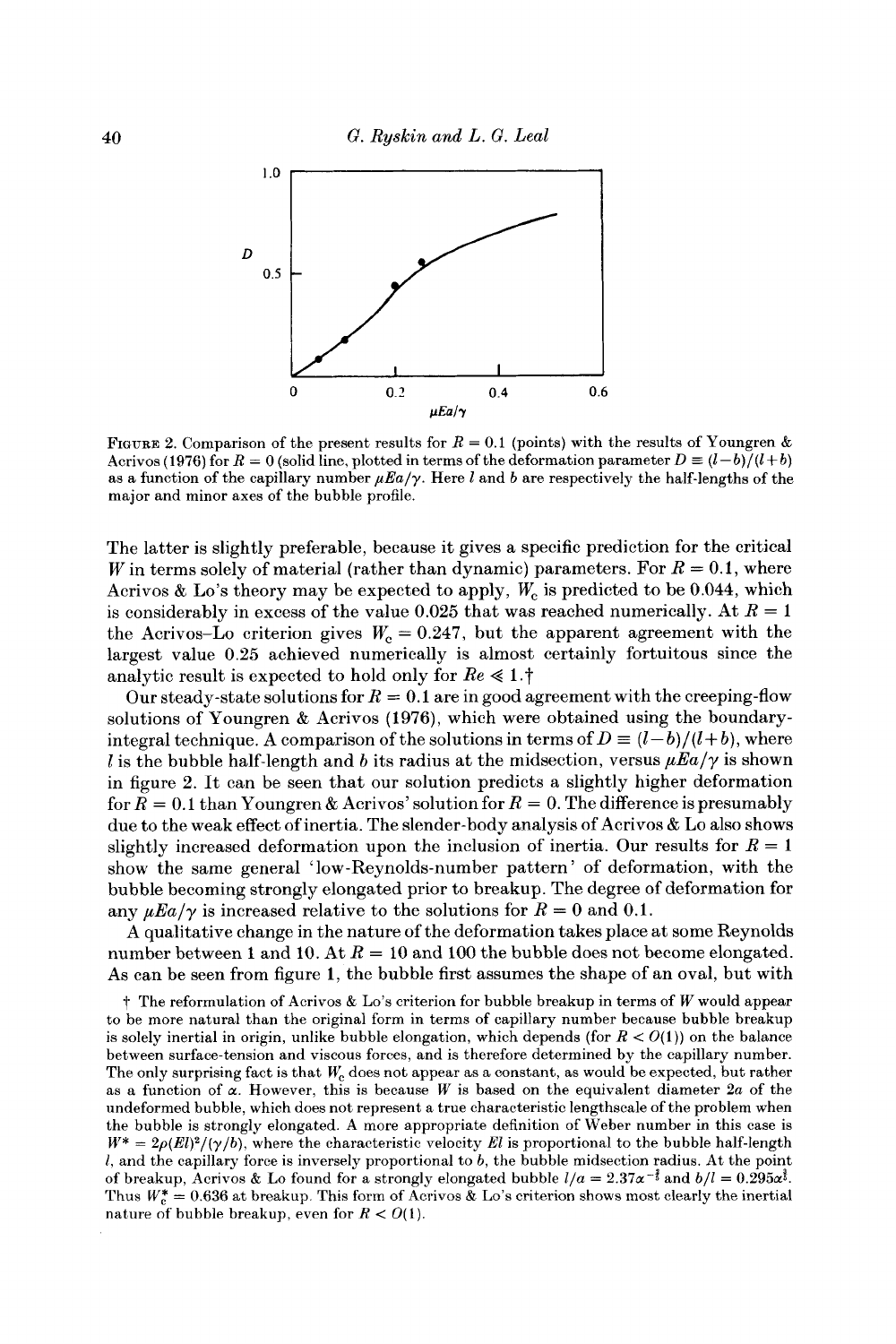further increase of *W* the side surface approaches a circular cylindrical shape. Our attempts to obtain a converged solution for  $R = 10$  and  $W = 1$  and for  $R = 100$  and  $W = 2.2$  invariably failed, resulting in fast divergence, even though solutions for the same Reynolds numbers and *W* less by only **0.1** were readily obtained (see figure **1).**  In these cases there are no surface points where the curvature is much higher than  $O(1)$ , and so it is unlikely that purely numerical difficulties could be a source of divergence. Monitoring the shape of the bubble during an attempt to compute these diverging solutions, we observed that after some number of iterations the side surface of the bubble became cylindrical at the equator (i.e.  $\kappa_{(n)}$  became zero there), then a 'waist' appeared and divergence followed. Though our numerical procedure in its present form does not simulate a real transient (unsteady) flow, it is intuitively clear from the sequence of shapes for  $R = 10$  and 100 in figure 1 that further increase in Weber number would lead to appearance of the 'waist' in a real flow. Again intuition suggests that a bubble with a waist is unlikely to be stable and should burst into two parts (indeed, such is the case for a slender bubble with a waist at  $R = 0$ , as shown by Hinch **1980).** Accordingly, we conclude that bubble breakup (or, more accurately, the onset of transient elongation) occurs for  $0.9 < W_c < 1$  at  $R = 10$ , and  $2.1 < W_c < 2.2$  at  $R = 100$ . Although a closer estimate of the critical Weber number could have been obtained by looking for solutions within the above intervals, this was not done in present work. Obviously, the bounds on *W,* that we have obtained are accurate within a few percent.

We do not present the streamline plots corresponding to the shapes in figure **1,** since there is no flow separation, and accordingly the streamlines provide little additional insight. It is quite unlikely that separation will appear at higher Reynolds numbers since the only source of vorticity is boundary curvature, which seems to be approaching an **O(1)** limit as *R* is increased for any fixed *W* (see Part **2** for a discussion of the connection between vorticity production and separation). Also, the velocity and pressure fields in an extensional flow differ from those in the uniform flow in a way that makes flow separation much less likely, e.g. there is no separation in an extensional flow past a solid sphere at Reynolds numbers up to  $O(10^3)$  (see Ryskin **1980, \$7).** If separation does not occur, a solution under the assumption of irrotational flow should provide a good approximation to the real flow for  $R \rightarrow \infty$ . Such solutions have been computed by Miksis **(1981)** using the boundary-integral technique, and it is of interest to compare his results with corresponding results from the very different approach taken here. Accordingly, we have computed inviscid irrotational solutions by setting the vorticity equal to zero everywhere and neglecting those terms that include a factor  $1/R$  in the expression for normal stress, which thus becomes

$$
\tau_{\xi\xi} = -p_{\rm dyn} = u_{\eta}^2.
$$

Application of the present method becomes quite easy in this case, and takes only about **5-10** min of CPU time on the **VAX-11/780.** The results presented in figure **1**  show that the trend that is already apparent at  $R = 10$  continues to  $R \rightarrow \infty$ . The Weber number  $W = 2.7$  is the highest (in steps of 0.1) for which a converged solution could be obtained in the potential-flow limit; for  $W = 2.8$  the 'waist' appears at some stage of the iteration process and then keeps contracting without converging to an equilibrium solution. We may therefore conclude that the critical Weber number for bubble breakup in the limit  $R \rightarrow \infty$  is between 2.7 and 2.8, i.e.  $2.7 < W_c < 2.8$ . Miksis (1981) predicts (in our notation)  $W_c = 2.76$ . The agreement is good and supports our interpretation of the appearance of the 'waist' and subsequent divergence of our numerical scheme as signifying bubble breakup.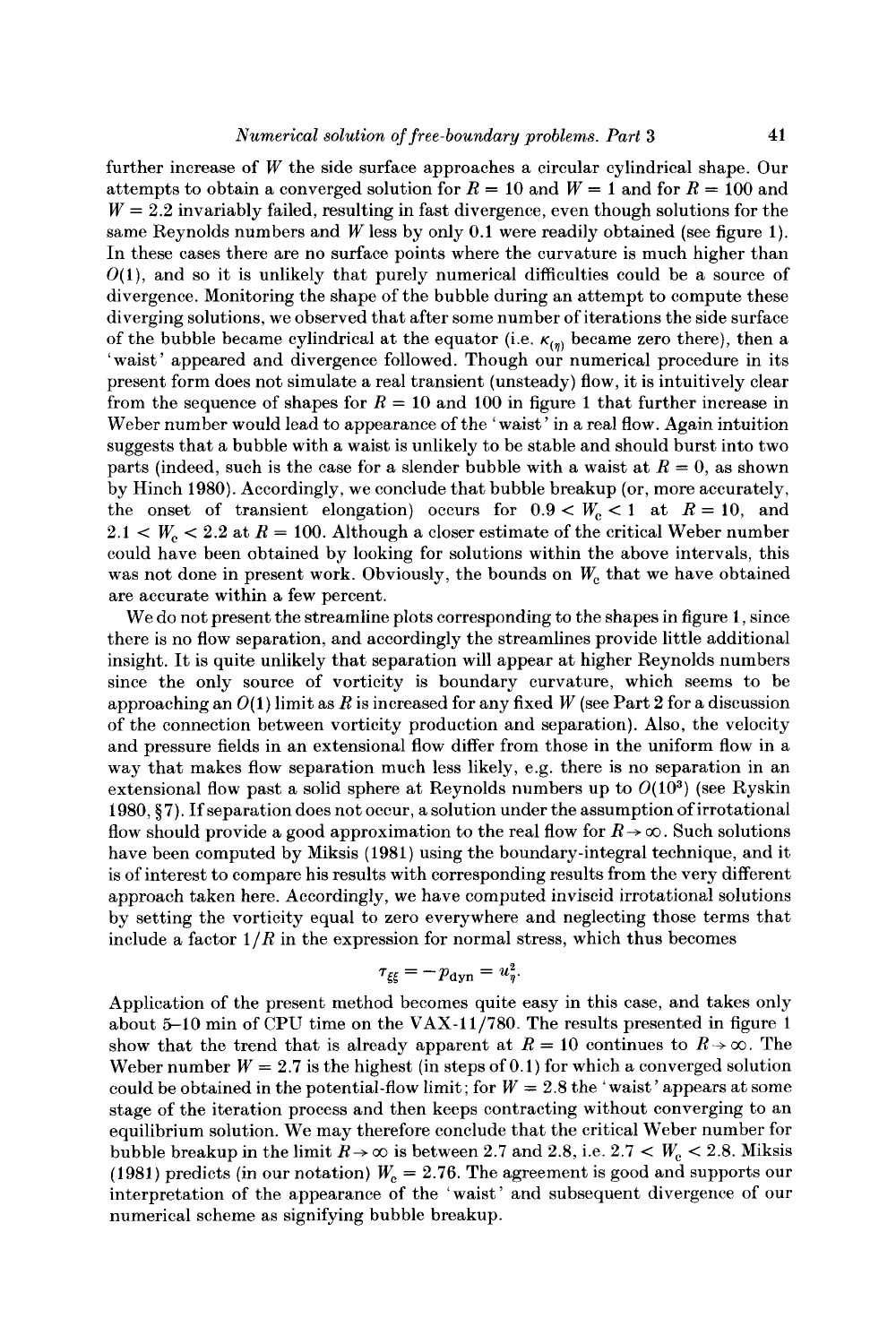An approximate interpolation formula for the critical Weber number that fits the low-R asymptote of Acrivos & Lo **(1978),** as well as the approximate critical values  $W_c = 0.95, 2.15$  and 2.76 from the present work (and Miksis 1981) at  $R = 10, 100$  and low-R asymptote of Acrivos & Lo (1978), as well as the a<br>  $W_c = 0.95, 2.15$  and 2.76 from the present work (and Miks.<br>  $\infty$ , is  $\left(\frac{1}{W}\right)^{\frac{10}{5}} = \left(\frac{1}{2.76}\right)^{\frac{10}{5}} + \left(\frac{1}{0.247P_c^{\frac{1}{2}}}\right)^{\frac{10}{5}}$ .

$$
\left(\frac{1}{W_{\rm c}}\right)^{\frac{1}{9}} = \left(\frac{1}{2.76}\right)^{\frac{1}{9}} + \left(\frac{1}{0.247R^{\frac{3}{4}}}\right)^{\frac{1}{9}}.
$$

This empirical interpolation formula can also be expressed in an implicit form in terms that depend only on bubble size and liquid properties :

$$
W_{c}^{\frac{10}{8}} + 10.9\alpha^{-\frac{5}{12}}W_{c}^{\frac{25}{36}} - 3.09 = 0.
$$

We currently know of no experimental data that could be used to corroborate this result.

It should be emphasized that the above results are valid only for bubbles (whose density is negligible) but not for inviscid drops. These two cases are identical only if the Reynolds number is zero or if the shape is fixed (spherical). Otherwise, one must take into account the variation of pressure inside the inviscid drop. In particular, if the drop is neutrally buoyant, the  $u^2$  term in the expression for normal stress (see Part **2,** equation **(3))** will be exactly cancelled by a similar term inside the drop. This  $u^2$  term is the dominant contribution to the normal stress, and thus to the shapes of *bubbles,* at high *R*. In particular, the strong deformation at the equator of the bubble for  $R > O(10)$  (and, eventually, the development of the 'waist' and subsequent bursting of the bubble) is apparently due to the high stagnation pressure at this point. The complete cancellation of the  $u^2$  term in the case of a neutrally buoyant (viscous or inviscid) drop is certain to have a profound effect on the deformation. We note in passing that the above remarks are also applicable to Acrivos & Lo's **(1978)** solution at non-zero Reynolds number in the slender-body regime, and to Miksis' **(1981)**  solution at  $R\to\infty$ . These solutions are valid only for a bubble, and not for an inviscid drop as suggested by the authors.

#### **4. Comparison with rising bubble**

In a certain sense, the deformation of a bubble in an extensional flow is a much simpler phenomenon than the deformation of a rising bubble in a quiescent fluid. In particular, the surface values of the normal stress, the hydrostatic pressure and the dynamic pressure balance exactly in an integral sense in the case of a rising bubble (see Part **2)** since the resultant force on the bubble is zero. Thus deformation in this case is a consequence of local *diflerences* in stress and pressure distributions, which are extremely difficult to anticipate, balanced against capillary forces. On the other hand, the balance of forces to achieve zero net force in the extensional flow is satisfied owing entirely to the fore-aft symmetry of the bubble. Thus one or the other of the pressure and normal-stress contributions can become dominant over the others, and then deformation occurs as a result of this one distribution balanced against capillary forces. Because of this, the qualitative mode of deformation is much more accessible to intuition in the latter case. For example, the tendency for a bubble in extensional flow at low Reynolds number to extend in the direction of the principal axis of strain is easily anticipated from the viscous-stress and pressure distribution at the surface of a spherical bubble in the same flow. Similarly, at high Reynolds number, the dynamic pressure is the dominant contribution to the stress balance at the bubble surface, and it is evident that the bubble should be pushed inward at all stagnation ponts owing to the higher pressure there, as was indeed observed in the computations.